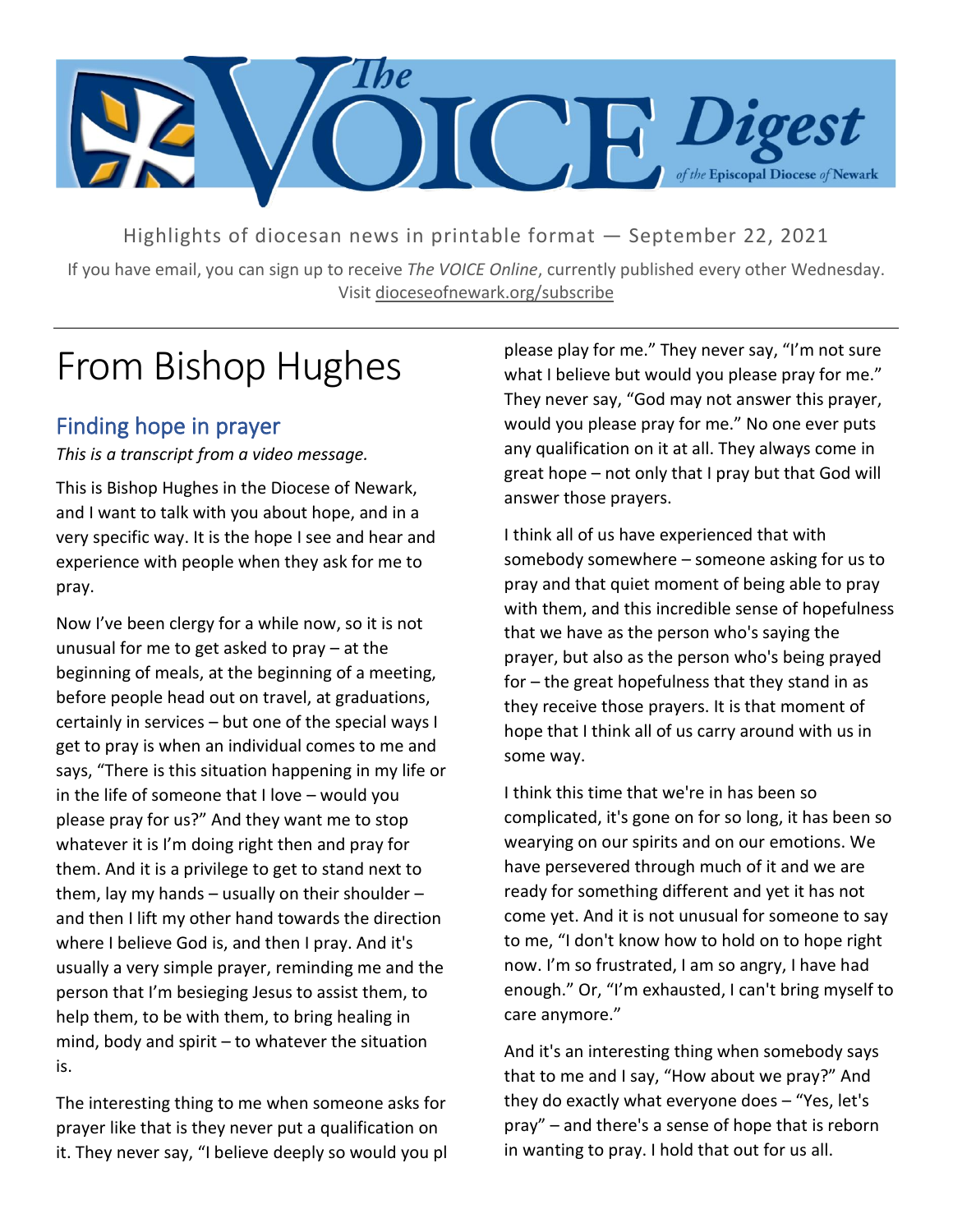And you know it's an interesting thing whenever I say, let's pray about something, there is this sense – occasionally people will say to me that everything isn't spiritual, that you have to do things. Yes, you have to do things. Yes, we have to make phone calls. Yes, we have to make decisions. Yes, we have to show up in places. Yes, we have to stand up for those who are outcasts or broken-hearted. Yes, we must do all those things. And – *and* – when we pray, we receive our sense of hope again. Because when we turn to God and we are waiting for God to do something, it's because we believe – that part of us that belongs completely to God believes – that God can make a difference in the situation that we're in.

So if you are struggling with hope right now I want to encourage you to pray. And if you can't find the words for yourself, look in the Prayer Book. Look in the 800 pages – meaning the page is starting with 800, not all 800 pages – but look in those pages at the prayers and find one that does say the words for you. Or, ask someone else if they will pray for you. In that quiet moment when you are praying, you will find hope again.

## Stories from Our Congregations All Saints, Hoboken celebrates Christina in a Liturgy of Renaming

#### *By the Rev. Dr. Elaine Ellis Thomas*

Last spring, I received an email from a member of my vestry. It was a coming out announcement. Chris (now Christina) wanted me to know that she is a transgender lesbian woman. In all honesty, I had thought nothing of the longer hair in our monthly vestry meetings on Zoom. Everyone's hair was longer or grayer since we had not been able to visit our hairdressers in months!

Knowing that this is not always the case, I was particularly delighted to know that Christina was fully supported in this transition by her wife and daughter as well as her family of origin.

All Saints is an almost-universally progressive parish and could be expected to take this news in stride, but I offered to advocate or run interference should it be necessary. I also suggested that she send an email to the vestry with this news and offered her a chance to answer any questions at our next Zoom meeting. Her announcement was greeted with nothing but support and congratulations.

Once it was warm enough for us to resume outdoor worship, I proposed that Christina take over my weekly e-news column to come out to the rest of the congregation so that she would not have to tell her story over and over again or endure curious looks or uncertain comments.

After that, I was thrilled when she asked if it might be possible to celebrate her new name and identity at All Saints using the Service of Renaming from the 2018 Book of Occasional Services (PDF; page 120). We did this on Sunday, September 5, in the presence of her family, friends, and All Saints community, all of us celebrating with her.

In the newsletter piece back in July, Christina wrote:

> *Back to gratitude. The less personal reason I'm grateful is that stories like mine -- girl lives as a boy, wanders away from the church, finds community in a church flying the rainbow flag, starts living as herself - can be told among us as a matter of course. We like to talk of All Saints as a welcoming place. We're not perfect by any stretch but it's true and it matters. I'm keenly aware that it isn't an accident and we can't take it for granted.*

No, it isn't an accident, and we do not take for granted that we truly welcome people into our community of faith in the fullness of who they are. Symbols matter. A rainbow flag blowing in the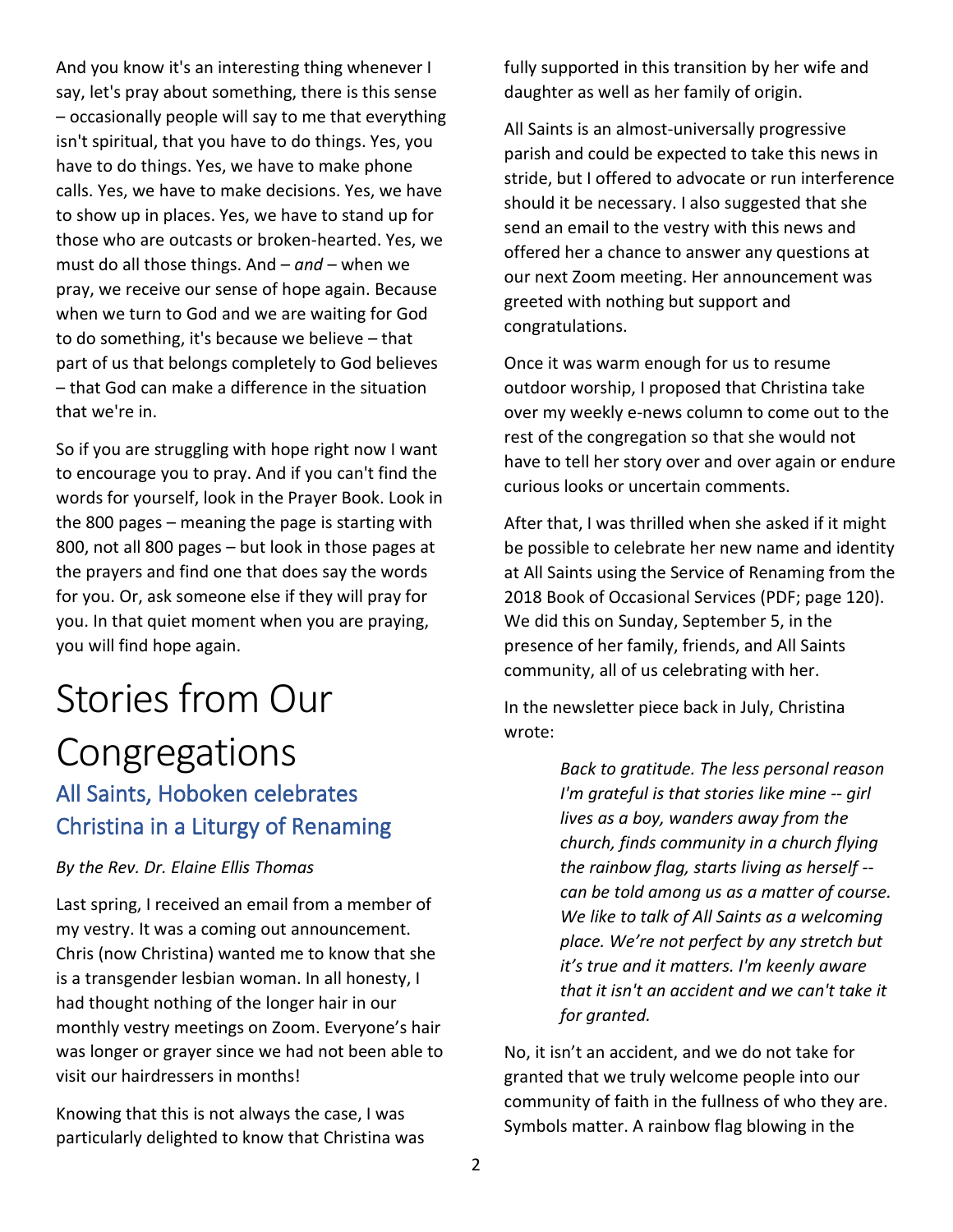breeze during Pride Month says something to those who pass by, as does a Black Lives Matter banner, as most assuredly does a cross on the steeple.

I am privileged to serve All Saints Parish where the words "radical welcome" really mean that our doors are open for you no matter who you are. I am also extremely grateful to be part of this Episcopal Church. For all its faults, the development of liturgies for same-sex marriages and renaming ceremonies and expansive language eucharists provide a further radical welcoming for those trying to find their place in the household of God.

One of the hymns our cantor sang the Sunday of Christina's Service of Renaming was John Bell's The Summons, which includes the words

> *Will you love the 'you' you hide if I but call your name? Will you quell the fear inside and never be the same? Will you use the faith you've found to reshape the world around through my sight and touch and sound in you and you in me?*

The world is being reshaped around by the courage of our transgender siblings. At All Saints, we give thanks for Christina, blessed to be a blessing to all of us.

## Diocesan Announcements

### Death in our diocesan family: The Rt. Rev. John Shelby Spong, VIII Bishop of Newark

One of America's best-known spokespersons for an open, scholarly and inclusive Christianity, the Rt. Rev. John Shelby Spong, died Sunday, September

12, 2021 at his home in Richmond, VA, after a period of declining health. He was 90 years old.

"Bishop Spong's loss will be mourned by family, friends, and this diocese," said Bishop Carlye J. Hughes, XI Bishop of Newark. "Since receiving the news on Sunday, I have heard stories and remembrances of him that are touching and full of respect for his great love of all God's people, his fine intellect, and his ceaseless encouragement for those seeking new ways to encounter God. His friendship and pastoral care were as important to youth and young adults as it was to diocesan clergy. Most of all, I have heard his great desire to see a place in our church for all people. His legacy is deep and wide. We will continue to be blessed by his ministry in our diocese and beyond."

Bishop Spong was ordained to the priesthood in 1955 and served for 20 years as a priest in Episcopal Churches in North Carolina (St. Joseph's, Durham, and Calvary Parish, Tarboro) and in Virginia (St. John's, Lynchburg and St. Paul's, Richmond). In 1976 he was elected VIII Bishop of Newark where he served for 24 years.

A deeply committed Christian, he insisted that he must also speak as an informed citizen of the 21st century. He equipped himself for his task by studying at major centers of Christian scholarship: Union Theological Seminary in New York, Yale Divinity School, Harvard Divinity School and the storied universities of Cambridge, Oxford and Edinburgh. He was named the Quatercentenary Scholar at Cambridge University (Emmanuel College) in 1992 and the William Belden Noble Lecturer at Harvard University in 2000. He taught at the Graduate Theological Union, Berkeley, CA; Drew University, Madison, NJ; Harvard Divinity School, Cambridge, MA; The Pacific School of Religion Berkeley, CA; the University of the Pacific, Stockton, CA; and at Trinity College at the University of Toronto.

He lectured across the English-speaking world, including at events in New York, Canada, Australia,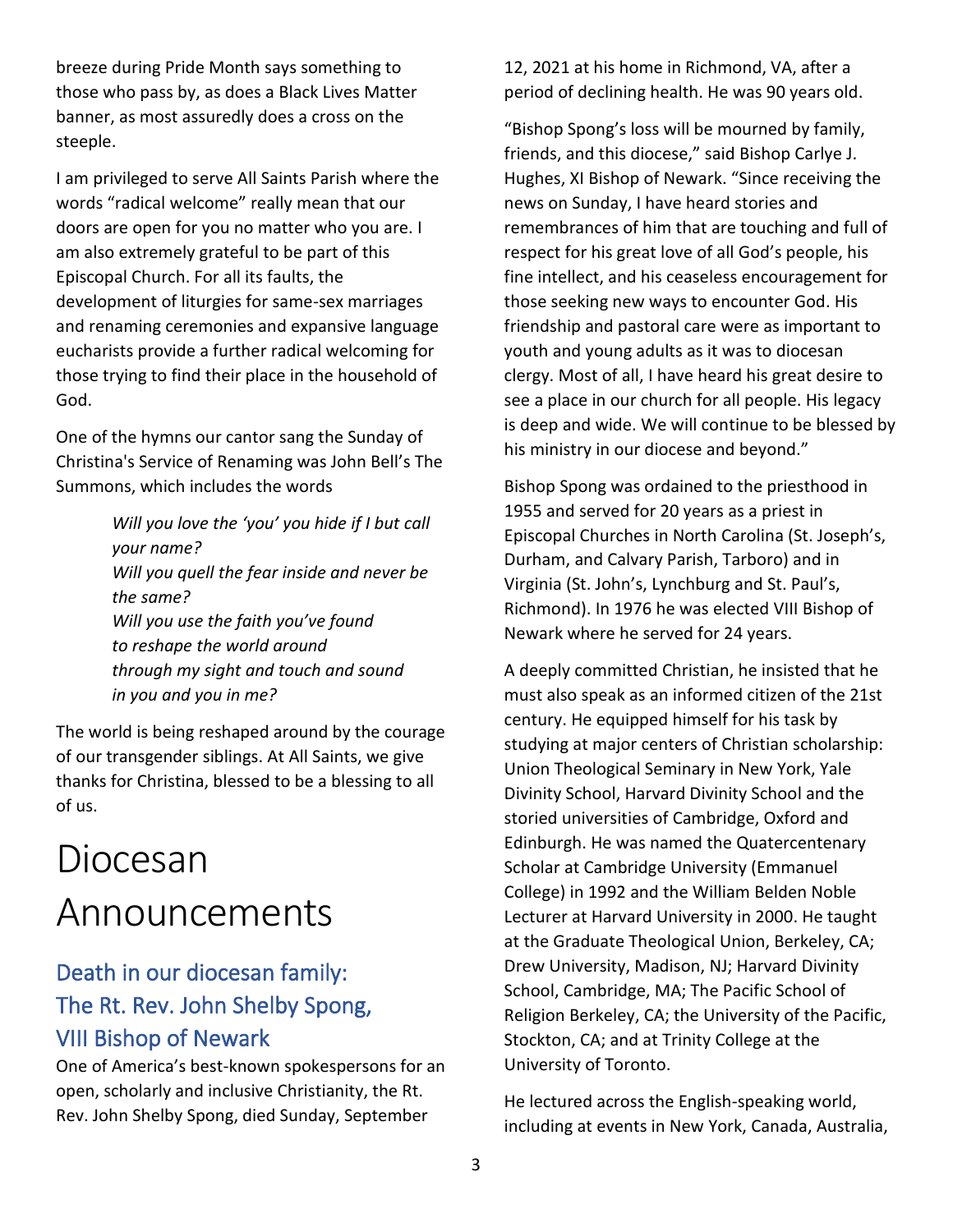New Zealand, South Africa, Denmark, Belgium, France, Germany, Finland, Sweden, Norway, Thailand and Indonesia. After retirement from the Diocese of Newark in 2000, Bishop Spong regularly delivered between 175 and 250 public addresses a year, appearing, among many other places, at over 500 colleges, universities and theological seminaries across the world. Bishop Spong was one of Desmond Tutu's co-consecrators in 1976 in South Africa.

He ordained to the priesthood the first English woman, the Rev. Elizabeth Canham, long before the Church of England was willing to ordain women. On December 16, 1989, he ordained the first openly gay man, the Rev. Robert Williams, living in a publicly acknowledged committed relationship. That ordination opened a great debate and led to the church's willingness to bless committed gay unions and finally to the Supreme Court, declaring that marriage was a human right, which must be extended to all people gay or straight.

While serving at St. Paul's Church in Richmond, VA, Spong, together with Rabbi Jack Daniel Spiro and the University of Richmond's Department of Religion Chair, Dr. Frank Eakin, led a citywide Jewish-Christian dialogue, which achieved national attention.

Bishop Spong received numerous honors. The Protestant Episcopal Theological Seminary in Virginia, St. Paul's College and Lehigh University conferred on him Doctor of Divinity degrees. Muhlenberg College, Holmes Institute of Consciousness Studies, the University of North Carolina and Drew University conferred on him Doctor of Humane Letters degrees. In 2004, the Jesus Seminar gave him the John A.T. Robinson Award for "Courage and Integrity in Theology" and, in 2006, he was made an Honorary Fellow at the Gladstone Library in Hawarden, Wales. He was inducted into the Martin Luther King, Jr. Board of Preachers and Collegium Scholars at Morehouse College, Atlanta, Ga., in 2004. In 2010, Morehouse

commissioned the painting of his portrait to hang in their Hall of Honor alongside other noted civil rights leaders.

Well-known in radio and television circles, he appeared on such diverse programs as *Politically Incorrect with Bill Maher*, *The O'Reilly Factor* with Bill O'Reilly, *Late Night with Tom Snyder*, *Good Morning America* with Charles Gibson, *The Oprah Winfrey Show*, *The Phil Donahue Show* and on NPR radio with both Diane Rehm and Terry Gross. He has also been featured on CBS's *Sixty Minutes* with Leslie Stahl. He is the author of 26 books, which have sold all together over 2,000,000 copies. They have been translated into every major language of Europe including Russian, Arabic, Korean, Japanese and Swahili. His published articles have been featured in the *New York Times*, the *Washington Post*, the *London Times* and others.

From 2000 to 2016 he was a weekly columnist online, published first by EverydayHealth.com and then by The Center for Progressive Christianity. Copies of his columns have appeared in the *Sydney Morning Herald*, the *Vancouver Sun*, the *Toronto Star*, the *Globe and Mail* and countless other newspapers across the world. In a Spanish translation, these columns are still running today in Spain and across Latin America. He has been the subject of stories in *Time*, *Newsweek*, *People*, *Vanity Fair*, *Playboy*, and *New Jersey Monthly*.

Because of his views, Bishop Spong cultivated many enemies and was harshly criticized by Bill Buckley, George Will, Jerry Falwell, Pat Robertson, and two Archbishops of Canterbury. He received death threats from right wing religious and political groups and was once named "Public Enemy Number One" by the Ku Klux Klan in Eastern North Carolina. He and his wife walked through angry picketers to deliver lectures in the United States and abroad.

He is survived by his wife Christine Mary Spong, who also served as his editor; their five children, Ellen Elizabeth Spong (Augustus Charles Epps, Jr.),